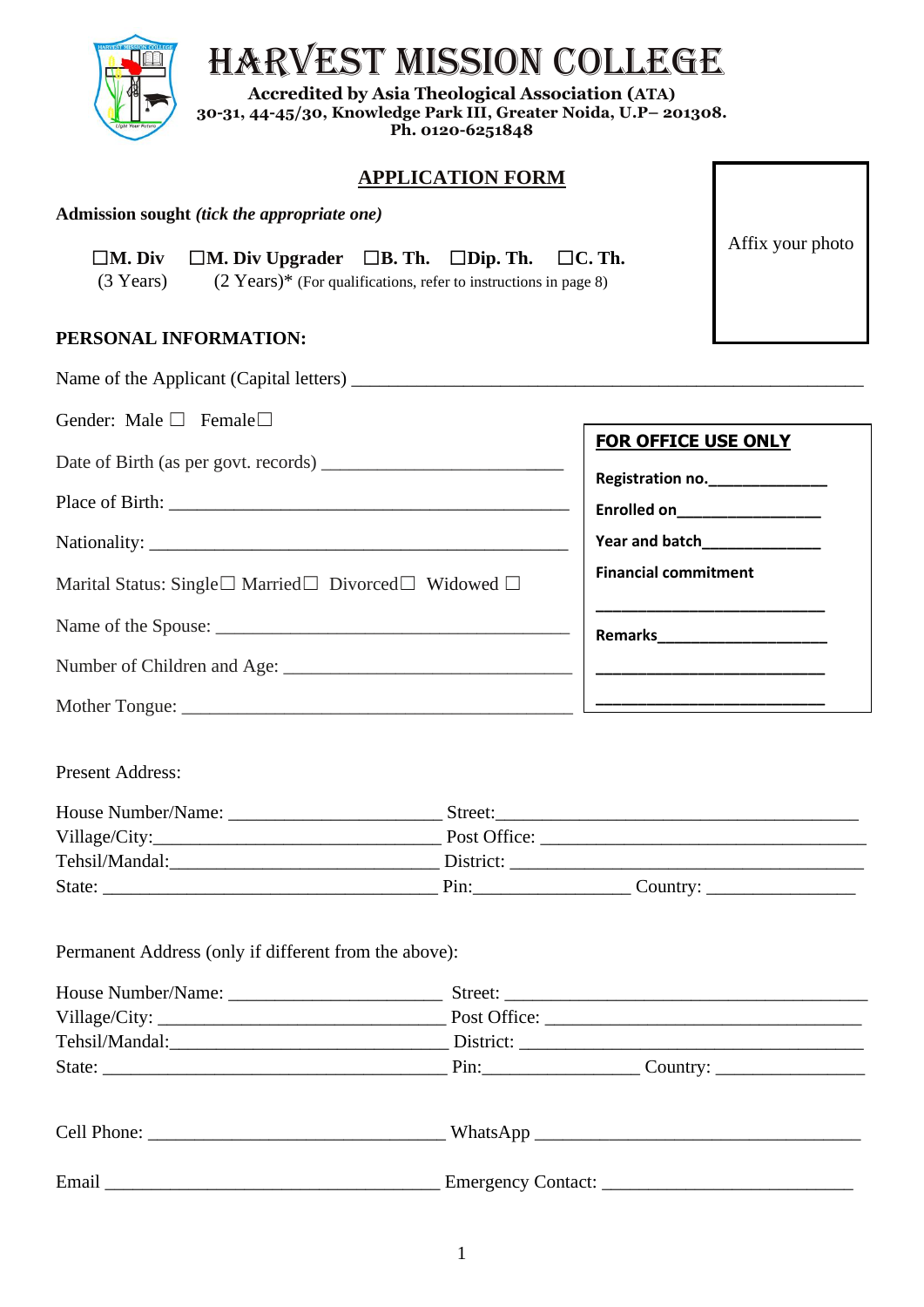Languages Known:

| Language | <b>Speaking</b> | <b>Reading</b> | <b>Writing</b> |
|----------|-----------------|----------------|----------------|
| English  |                 |                |                |
| Hindi    |                 |                |                |
| Other    |                 |                |                |

Have you ever used drugs/liquor/tobacco/ in any form? If yes, do you still use? How long did you use?

\_\_\_\_\_\_\_\_\_\_\_\_\_\_\_\_\_\_\_\_\_\_\_\_\_\_\_\_\_\_\_\_\_\_\_\_\_\_\_\_\_\_\_\_\_\_\_\_\_\_\_\_\_\_\_\_\_\_\_\_\_\_\_\_\_\_\_\_\_\_\_\_\_\_\_\_\_\_\_\_\_\_\_\_\_\_\_

\_\_\_\_\_\_\_\_\_\_\_\_\_\_\_\_\_\_\_\_\_\_\_\_\_\_\_\_\_\_\_\_\_\_\_\_\_\_\_\_\_\_\_\_\_\_\_\_\_\_\_\_\_\_\_\_\_\_\_\_\_\_\_\_\_\_\_\_\_\_\_\_\_\_\_\_\_\_\_\_\_\_\_\_\_\_\_

\_\_\_\_\_\_\_\_\_\_\_\_\_\_\_\_\_\_\_\_\_\_\_\_\_\_\_\_\_\_\_\_\_\_\_\_\_\_\_\_\_\_\_\_\_\_\_\_\_\_\_\_\_\_\_\_\_\_\_\_\_\_\_\_\_\_\_\_\_\_\_\_\_\_\_\_\_\_\_\_\_\_\_\_\_\_\_

Have you ever been convicted in any felony? If yes, give details. Is any police case still in pending?

Who or what influenced your decision to apply to Harvest Mission College?

#### **EDUCATIONAL INFORMATION:**

| <b>Class</b>           | <b>Board/University</b> | <b>Year of Completion</b> |
|------------------------|-------------------------|---------------------------|
| $10^{\text{th}}$ /SSC  |                         |                           |
| $+2/12th/Intermediate$ |                         |                           |
| Graduation             |                         |                           |
|                        |                         |                           |

Do you have any Technical Qualifications?

If yes, please furnish details: \_\_\_\_\_\_\_\_\_\_\_\_\_\_\_\_\_\_\_\_\_\_\_\_\_\_\_\_\_\_\_\_\_\_\_\_\_\_\_\_\_\_\_\_\_\_\_\_\_\_\_\_\_\_\_\_\_\_\_\_\_\_\_

Please specify if you have any theological qualifications: \_\_\_\_\_\_\_\_\_\_\_\_\_\_\_\_\_\_\_\_\_\_\_\_\_\_\_\_\_\_\_\_\_\_\_\_\_\_\_\_\_

Are you presently employed/had any job experience?

If yes, please furnish details: \_\_\_\_\_\_\_\_\_\_\_\_\_\_\_\_\_\_\_\_\_\_\_\_\_\_\_\_\_\_\_\_\_\_\_\_\_\_\_\_\_\_\_\_\_\_\_\_\_\_\_\_\_\_\_\_\_\_\_\_\_\_\_

\_\_\_\_\_\_\_\_\_\_\_\_\_\_\_\_\_\_\_\_\_\_\_\_\_\_\_\_\_\_\_\_\_\_\_\_\_\_\_\_\_\_\_\_\_\_\_\_\_\_\_\_\_\_\_\_\_\_\_\_\_\_\_\_\_\_\_\_\_\_\_\_\_\_\_\_\_\_\_\_\_\_\_\_\_\_\_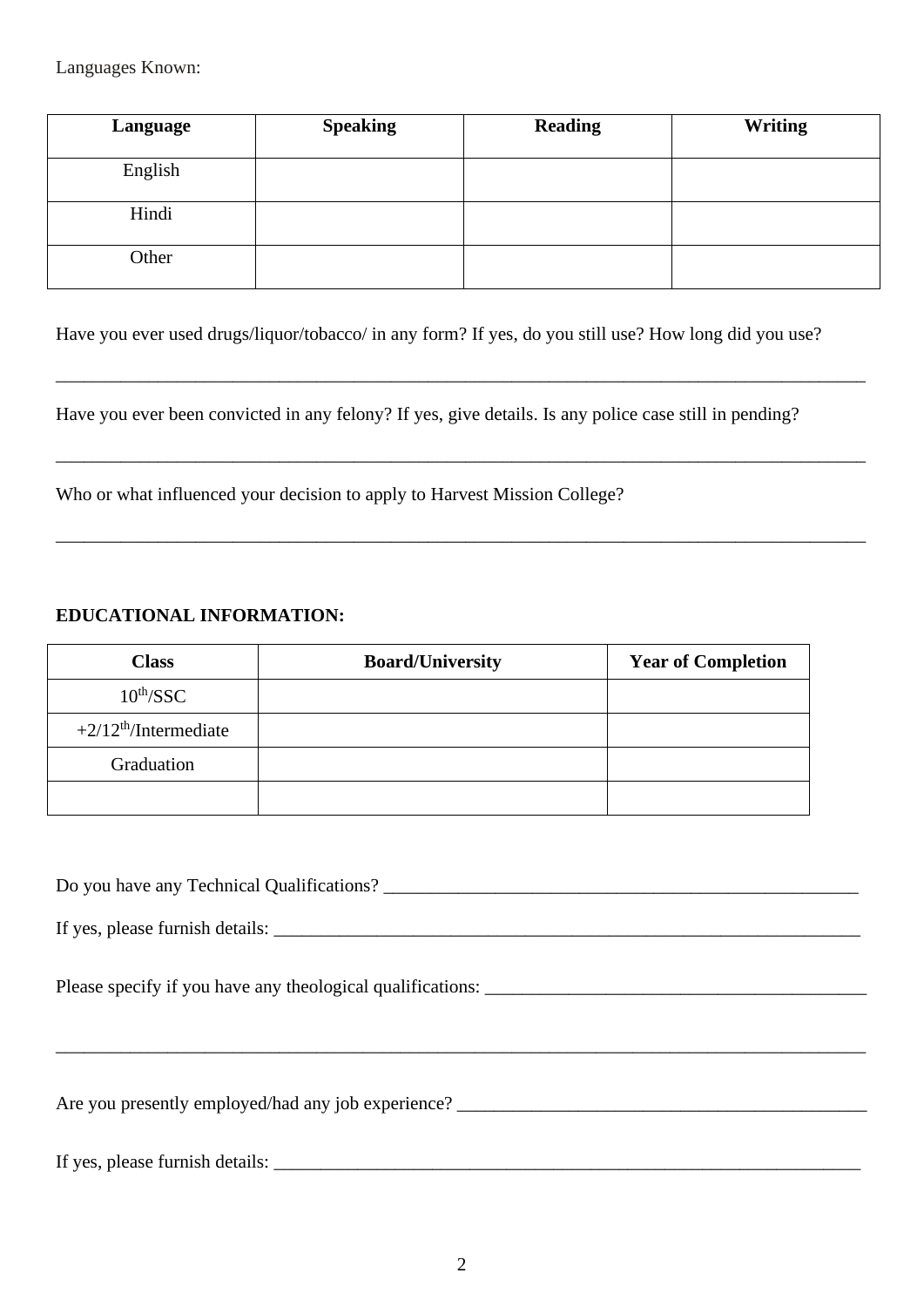#### **SPIRITUAL IDENTITY:**

| Please explain your personal experience of Salvation (use a separate sheet of paper).                                                                                                                                         |
|-------------------------------------------------------------------------------------------------------------------------------------------------------------------------------------------------------------------------------|
|                                                                                                                                                                                                                               |
|                                                                                                                                                                                                                               |
| Name and address of your Pastor: 2008 and 2008 and 2008 and 2008 and 2008 and 2008 and 2008 and 2008 and 2008 and 2008 and 2008 and 2008 and 2008 and 2008 and 2008 and 2008 and 2008 and 2008 and 2008 and 2008 and 2008 and |
|                                                                                                                                                                                                                               |
| Do you have a call of God for Christian Ministry? _______________________________                                                                                                                                             |
| <b>FINANCIAL INFORMATION</b>                                                                                                                                                                                                  |
| How are you going to meet your boarding and tuition?<br>$\Box$ By paying fees $\Box$ By work scholarship                                                                                                                      |
| (Please refer to the terms & conditions to avail scholarship).                                                                                                                                                                |
| Even if you pay the full fee, you will need to work minimum two hours a day. Will you?                                                                                                                                        |
|                                                                                                                                                                                                                               |
|                                                                                                                                                                                                                               |
|                                                                                                                                                                                                                               |

*(Even if you are granted work scholarship, you will be required to pay necessary registration fee in the beginning of each academic year)*

#### **DECLARATION BY STUDENT**

I\_\_\_\_\_\_\_\_\_\_\_\_\_\_\_\_\_\_\_\_\_\_\_\_\_\_\_\_\_\_\_\_\_\_ do hereby solemnly declare that the information given by me in the form is correct and if accepted, I will abide by the rules and regulations of the college.

Date:

Place: Signature Signature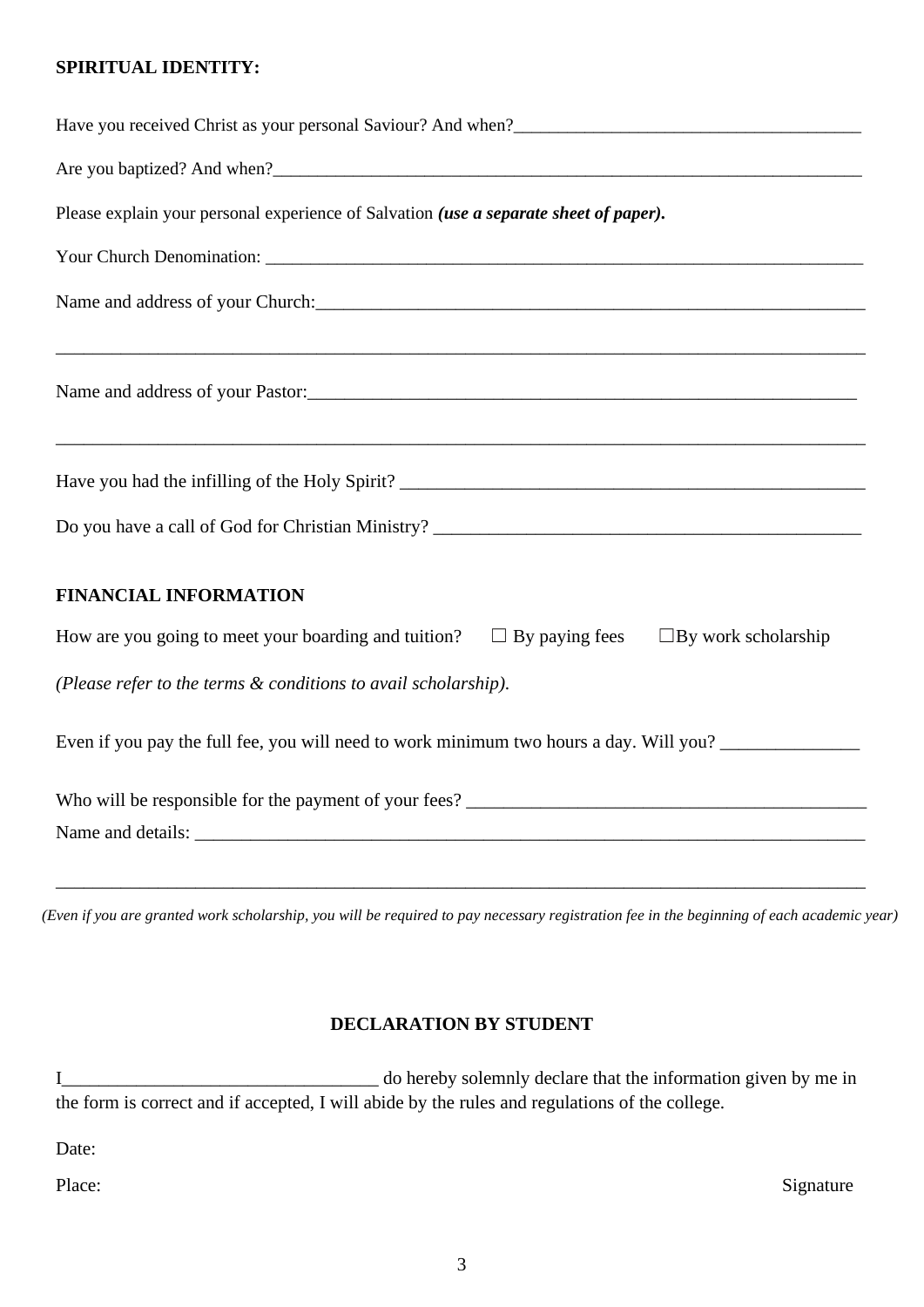#### **DECLARATION BY THE PARENT/GUARDIAN**

I \_\_\_\_\_\_\_\_\_\_\_\_\_\_\_\_\_\_\_\_\_\_\_\_\_\_\_\_ do hereby solemnly declare that the information given above is correct and I am sure that he/she will obey the rules and regulations of the college. I will be fully responsible for his/her behaviour, general conduct, activities and extra expenses during the study period.

Date:

Place: Signature Signature

## **STATEMENT OF COMMITMENT**

I \_\_\_\_\_\_\_\_\_\_\_\_\_\_\_\_\_\_\_\_\_\_\_\_\_\_\_\_\_\_\_\_ hereby declare that all the information I have given in the application is true to the best of my knowledge. I understand that if it becomes evident that I have knowingly given false information, or fail to keep up to the standards of HMC, I shall forfeit the financial aid granted to me.

If I am awarded any kind of scholarship for my studies from the college, I promise that I will minister in allotted place of ministry of HMC during one vacation out of two. And also, I will minister/work with RRWM/HMC at any place assigned by Harvest Mission College for a period of two years after my graduation on the scholarship/financial aid received. Further, I am willing to sign a Ministry Commitment Period (MCP) agreement on this effect. In case of my inability to comply with this undertaking, I hereby promise to payback the amount of financial aid/scholarship received in order to be released from the agreement.

Date:

Place: Name & Signature

#### **Fee Declaration Form** *(This form must be filled by the sponsor)*

Full Name of the Applicant

I/We hereby declare that I/We will pay complete annual fee and tuition fee at the beginning of each academic year for the duration of his/her studies at HMC, Greater Noida. In case of any medical expenses incurred by the student, I/We will pay that in addition to the above mentioned fee.

| Name of the sponsor/s |       |
|-----------------------|-------|
| <b>Contact Number</b> | Email |
|                       |       |

Date:

Place: Name & Signature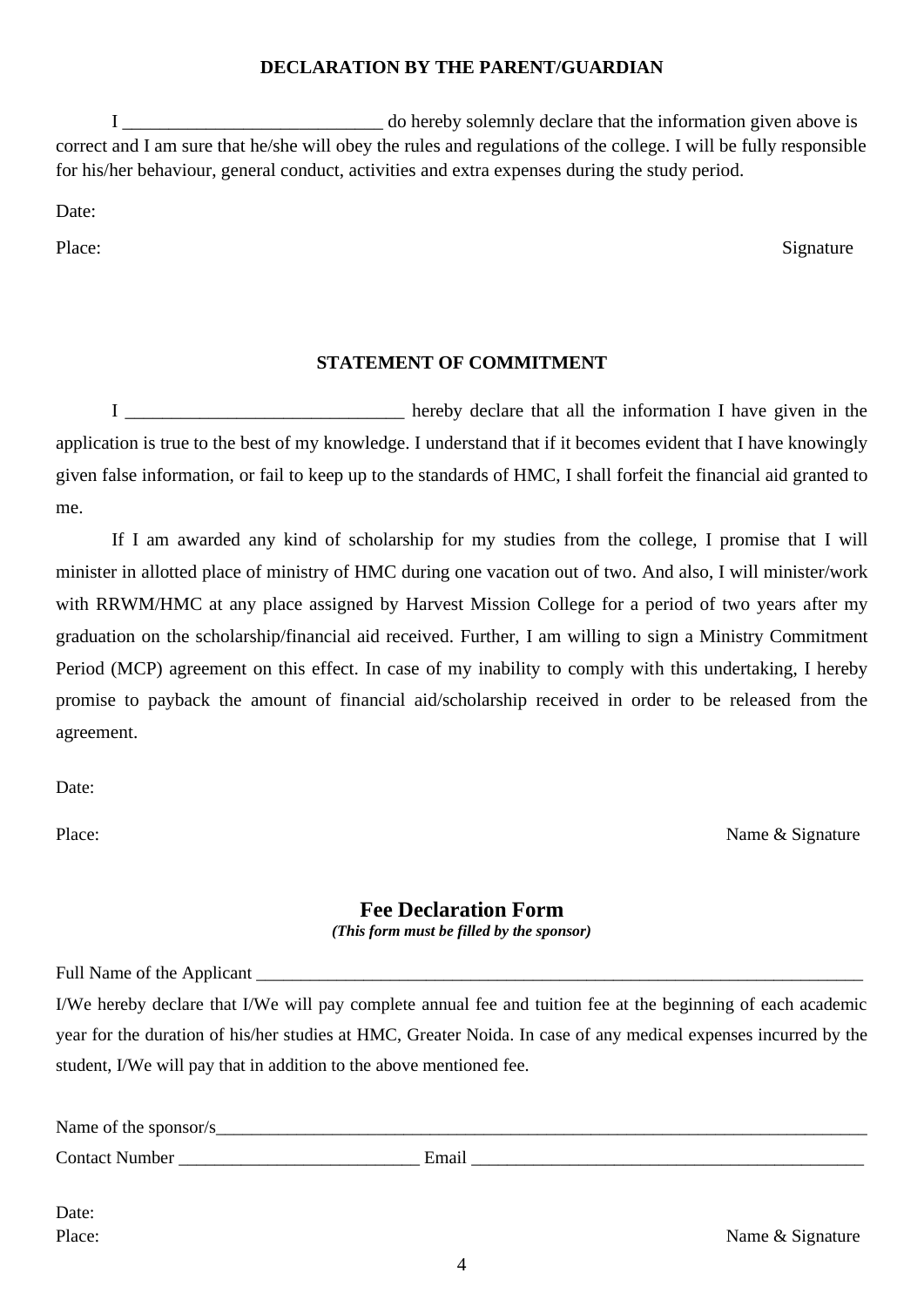#### **MEDICAL CERTIFICATE**

(To be filled by a Registered Medical Practitioner)

## **Investigations**

| 5. Any other special test (if so give details) |  |
|------------------------------------------------|--|
|                                                |  |

#### Declaration:

Having personally examined Mr./Mrs./Miss……………................................................, candidate for admission to Harvest Mission College, I hereby certify that to the best of my knowledge this candidate is  $\Box$  /is not  $\Box$  in good physical condition, to pursue a course of studies in the above mentioned college.

Doctor's Signature ………………………………….. Seal: ……………………….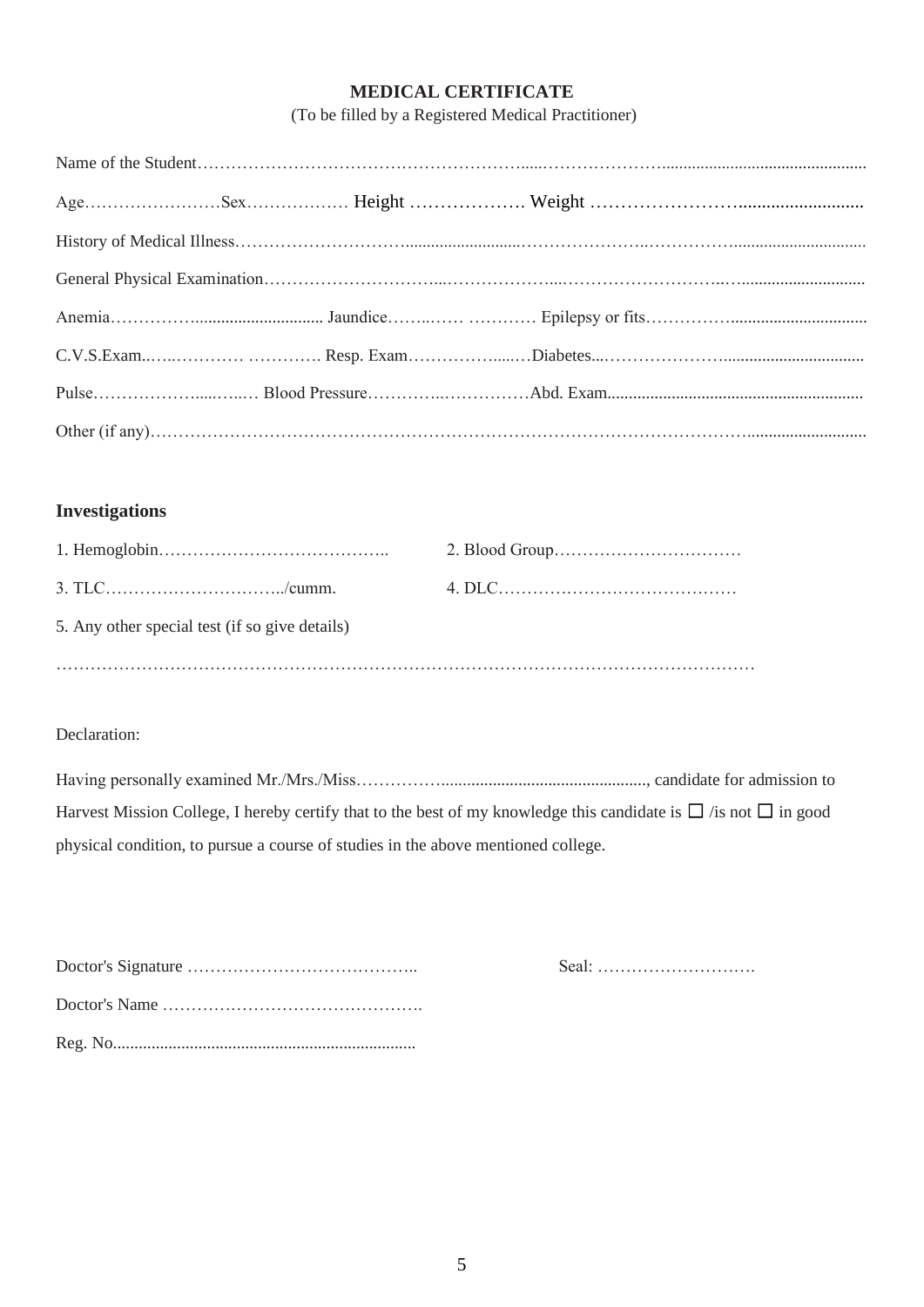# HARVEST MISSION COLLEGE

## **Personal Health Questionnaire**

*(To be filled by the candidate)*

| Program: | $\Box$ M. Div.                            | $\Box$ B. Th.                                          | $\Box$ Dip. Th.                                                                                 | $\Box$ C. Th.                                                                                        |
|----------|-------------------------------------------|--------------------------------------------------------|-------------------------------------------------------------------------------------------------|------------------------------------------------------------------------------------------------------|
|          |                                           | Read the questions carefully and answer Yes or No      |                                                                                                 |                                                                                                      |
|          | 1. Can you read without glasses?          |                                                        |                                                                                                 |                                                                                                      |
|          | 2. Have you ever had tuberculosis?        |                                                        |                                                                                                 |                                                                                                      |
| 3.       | Have you suffered from chest pain?        |                                                        |                                                                                                 |                                                                                                      |
| 4.       | Have you ever coughed up blood?           |                                                        |                                                                                                 |                                                                                                      |
| 5.       | Do you have good hearing?                 |                                                        |                                                                                                 |                                                                                                      |
| 6.       |                                           |                                                        | Have you ever been treated/undergoing treatment for any mental illness?                         |                                                                                                      |
| 7.       |                                           | Do you often catch severe fever/cold or nose bleeding? |                                                                                                 |                                                                                                      |
| 8.       | Have you ever had continuous fever?       |                                                        |                                                                                                 |                                                                                                      |
| 9.       | Do you have joint pains?                  |                                                        |                                                                                                 |                                                                                                      |
|          | 10. Do you have frequent cough?           |                                                        |                                                                                                 |                                                                                                      |
|          | 11. Are you allergic to any medicines?    |                                                        |                                                                                                 |                                                                                                      |
|          | 12. Do you have any skin disease?         |                                                        |                                                                                                 |                                                                                                      |
|          | 13. Do you suffer from severe depression? |                                                        |                                                                                                 |                                                                                                      |
|          | 14. Is your appetite good?                |                                                        |                                                                                                 |                                                                                                      |
|          | 15. Do you suffer from diabetes?          |                                                        |                                                                                                 |                                                                                                      |
|          | 16. Have you ever had jaundice?           |                                                        |                                                                                                 |                                                                                                      |
|          |                                           | 17. Do you frequently have loose motions (diarrhoea)?  |                                                                                                 |                                                                                                      |
|          | 18. Do you have any heart problems?       |                                                        |                                                                                                 |                                                                                                      |
|          | 19. Have you had fainting attacks?        |                                                        |                                                                                                 |                                                                                                      |
|          | 20. Do you suffer from asthma?            |                                                        |                                                                                                 |                                                                                                      |
|          | 21. Have you ever had fits/convulsions?   |                                                        |                                                                                                 |                                                                                                      |
|          | 22. Have you ever had any surgery?        |                                                        |                                                                                                 |                                                                                                      |
|          |                                           |                                                        | 23. Were you ever addicted to the consumption of drugs or any other alcoholic/tobacco products? |                                                                                                      |
|          |                                           |                                                        |                                                                                                 | 24. Do you consider yourself healthy enough to undergo theological training in HMC where you will be |
|          | exposed to different climatic conditions? |                                                        |                                                                                                 |                                                                                                      |
|          |                                           |                                                        | 25. List the names of the medicines that you have used in the past two years.                   |                                                                                                      |
|          |                                           |                                                        |                                                                                                 |                                                                                                      |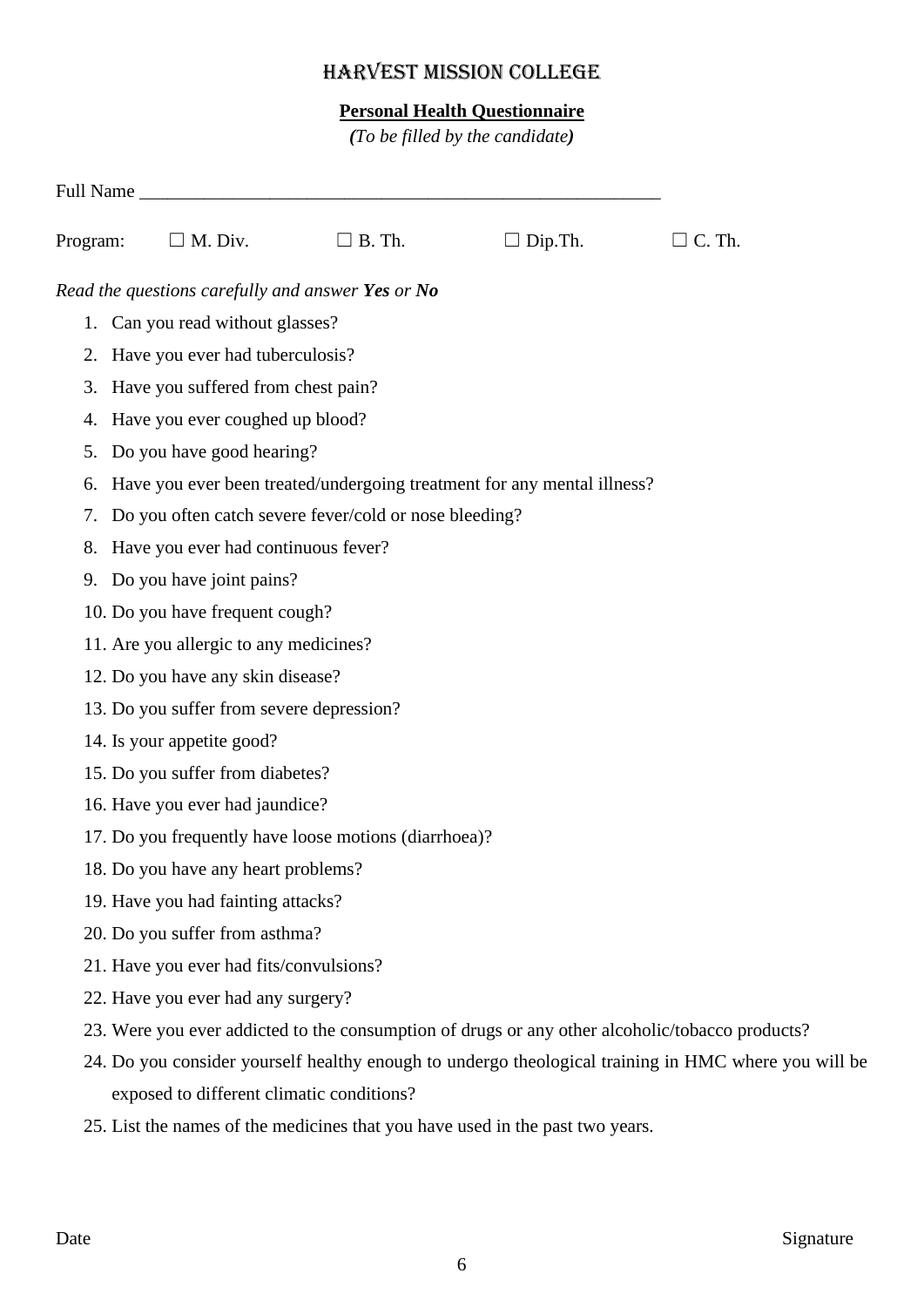## **Check list**

☐All questions answered

☐Five passport size photographs enclosed

□Transcripts and mark sheets enclosed

☐Two reference forms duly filled in and enclosed in separate envelopes

☐Student's testimony and experience of Christian ministry attached in a separate sheet

 $\Box$ All declarations duly signed

 $\square$ Signed the application

☐Health report enclosed

☐Additional recommendations enclosed

# **Remarks (Official use only)**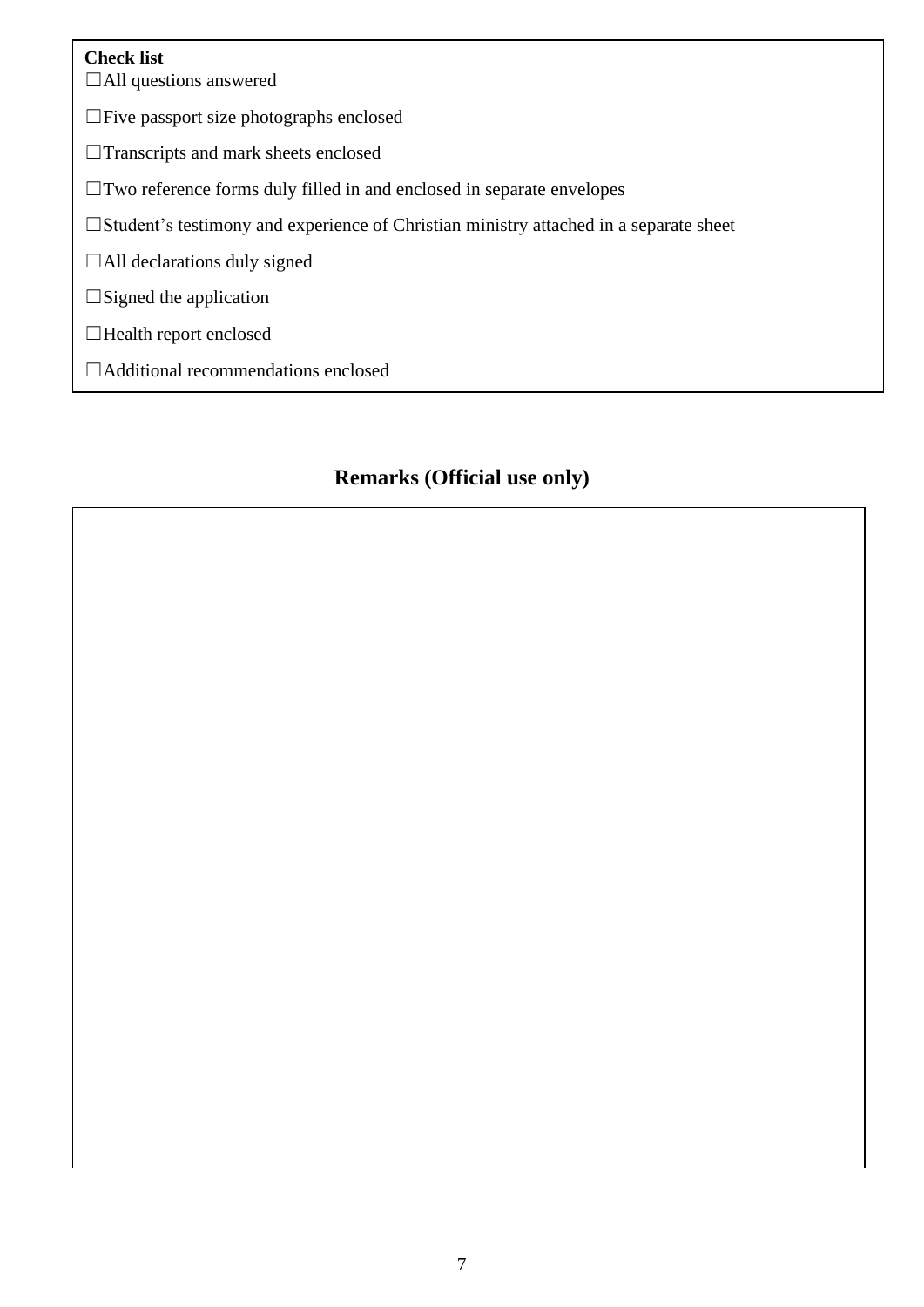# **Instructions for Filling Application**

- ➢ All fields are mandatory.
- ➢ Reference letters must be filled and brought in sealed envelopes.
- ➢ Additional recommendations can be on letter heads.
- ➢ Declarations must be filled only by concerned persons.
- ➢ Personal Health Questionnaire is to be filled by the applicant.
- ➢ Medical Certificate must be filled only by registered medical practitioner.
- $\triangleright$  Attach 5 recent passport size photographs.
- $\triangleright$  Attested photocopies of all certificates & transcripts must be attached and originals should be submitted at the time of registration.
- ➢ Personal testimony/salvation experience should be written on a separate sheet of paper.
- $\triangleright$  Application for scholarship should be filled with all supporting documents. (Terms and conditions apply)

| <b>Course</b>     | <b>Duration</b> | <b>Medium</b> | Eligibility                                 |
|-------------------|-----------------|---------------|---------------------------------------------|
| $C$ .Th           | 1 Year          | Hindi         | 10/SSC Pass                                 |
| Dip. Th           | 2 Years         | English       | 10/SSC Pass                                 |
| B.Th              | 3 Years         | English       | 12 <sup>th</sup> /PUC/Dip. <sub>Th</sub>    |
| M. Div (Upgrader) | 2 Years         | English       | B. Th. with B grade from Accredited College |
| M. Div            | 3 Years         | English       | Graduate from any recognized University     |

## **COURSES OFFERED**

\* Confirmation of the admission will be based on the qualifying exam which includes English and Bible knowledge.

# **ESTIMATED COST OF ATTENDANCE**

The following figures are provided to applicants in order for them to complete the Statement of Support, which must be completed and certified by the applicant and his/her guarantor. The figures below are based on the average expenses incurred by students at HMC. They are subject to change each academic year. For an unmarried student living in school dormitory:

|            |                          | <b>Annual Fee</b> | <b>Tuition Fee</b>       | <b>Total</b> |
|------------|--------------------------|-------------------|--------------------------|--------------|
| $-C.Th$    | $\overline{\phantom{a}}$ | $6000/-$          | $\overline{\phantom{a}}$ | $6000/-$     |
| $-Dip. Th$ | $\overline{\phantom{a}}$ | $6000/-$          | $14000/-$                | $20000/-$    |
| $-B$ . Th  | $\overline{\phantom{0}}$ | $7000/-$          | $18000/-$                | $25000/-$    |
| - M.Div    | $\overline{\phantom{a}}$ | $10000/-$         | $20000/-$                | $30000/-$    |

- Other than the mentioned fee of each course, all students are required to pay Rs. 100 for application, Rs.1500 for two pairs of uniform, Rs. 500 for program registration, Rs.500 for Games & Sports, Rs.500 for Library, Rs.100 for ID Card, Rs.100 for HMC Song Book and Rs. 200 for plate, tumbler and spoon.
- Limited ministry scholarship, which can cover the tuition fee partially/fully, is available for deserving candidates. Terms and conditions apply.
- *Hostel & Mess Fee of Rs.4000 per month is not included in the fee structure and this amount is granted as scholarship for those students based on need and request.*
- Fill up all the fields carefully and mail the application to:

**The Registrar, Harvest Mission College, 30-31, 44-45/30, Knowledge Park III, Greater Noida, Uttar Pradesh– 201308. Phone: 0120-6251814 or 7008876096**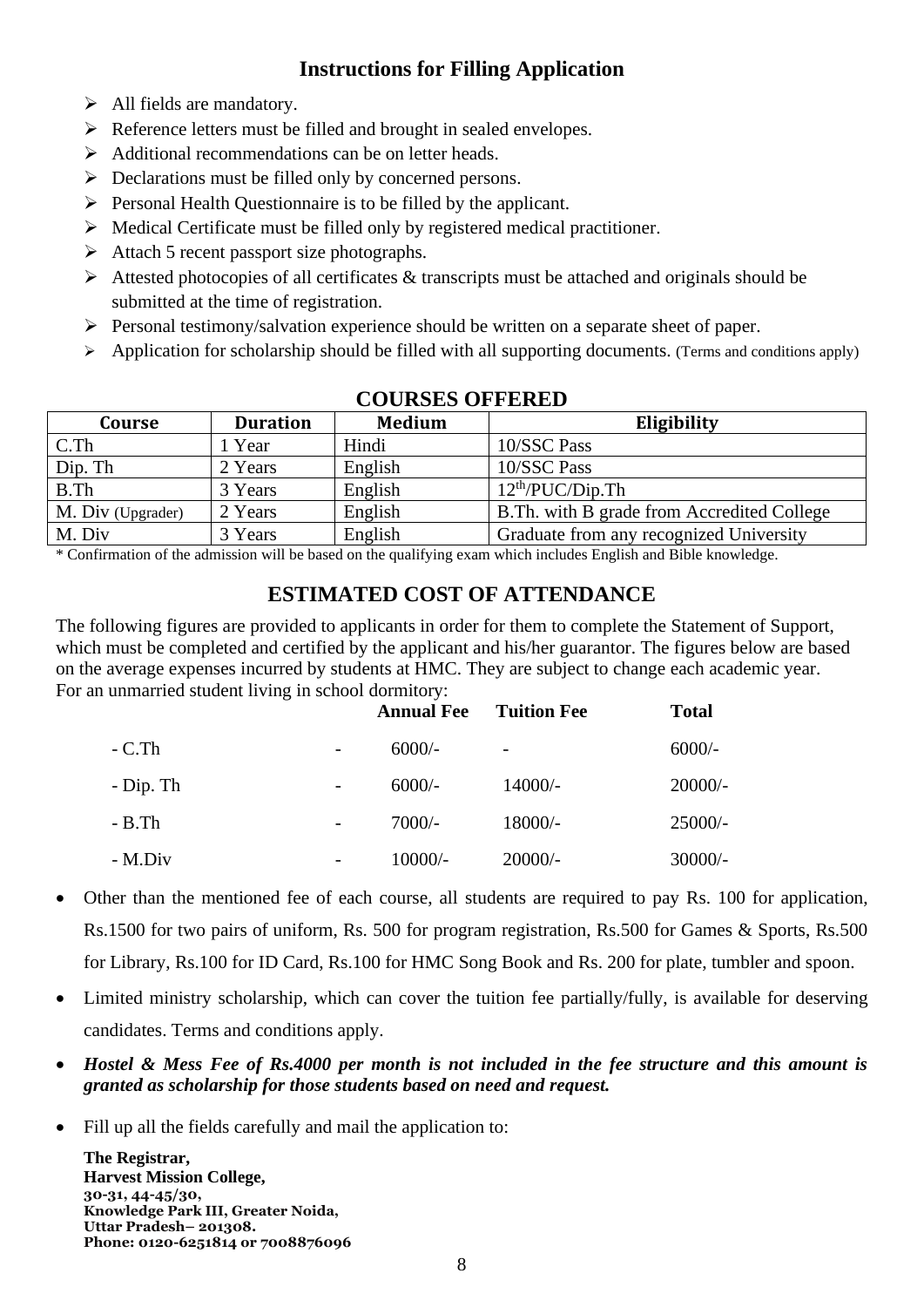# **Reference Form – 1 Pastoral Reference**

|                                                      |                                                                          |                            |                      | (To be filled in by the candidate's local Pastor or Church leader and sent directly to the Office of Admissions in the sealed envelope) |  |  |  |
|------------------------------------------------------|--------------------------------------------------------------------------|----------------------------|----------------------|-----------------------------------------------------------------------------------------------------------------------------------------|--|--|--|
|                                                      |                                                                          |                            |                      |                                                                                                                                         |  |  |  |
|                                                      |                                                                          |                            |                      |                                                                                                                                         |  |  |  |
|                                                      |                                                                          |                            |                      |                                                                                                                                         |  |  |  |
|                                                      |                                                                          |                            |                      |                                                                                                                                         |  |  |  |
|                                                      |                                                                          |                            |                      |                                                                                                                                         |  |  |  |
|                                                      | uncertain or which you have had no opportunity to observe.               |                            |                      | Please rate the candidate by ticking appropriate box under each question. Do not tick items which you feel                              |  |  |  |
|                                                      |                                                                          |                            |                      |                                                                                                                                         |  |  |  |
|                                                      |                                                                          |                            |                      |                                                                                                                                         |  |  |  |
| <b>Physical Fitness</b><br>$\Box$ Exceptional        | $\Box$ Above average $\Box$ Average                                      |                            | $\Box$ Below average | $\Box$ Poor                                                                                                                             |  |  |  |
| Nature<br>$\Box$ Insecure                            |                                                                          |                            |                      | $\Box$ Inferiority Complex $\Box$ Self-Confident $\Box$ Prompt to boast $\Box$ True estimate of self                                    |  |  |  |
| Spiritual Maturity<br>$\Box$ Exceptional             | $\Box$ Mature                                                            | $\Box$ Growing             | $\Box$ Immature      |                                                                                                                                         |  |  |  |
| Service<br>$\Box$ Exceptional                        | $\Box$ Willing                                                           | $\Box$ Average             | $\Box$ Selfish       | $\Box$ Makes no Effort                                                                                                                  |  |  |  |
| Reliability<br>$\Box$ Exceptional                    | $\Box$ Conscientious                                                     | $\Box$ Sporadic            | $\Box$ Poor          | $\Box$ Unreliable                                                                                                                       |  |  |  |
| Perseverance<br>$\Box$ Persists even under adversity |                                                                          | $\Box$ Needs encouragement |                      | $\Box$ Quits easily                                                                                                                     |  |  |  |
| <b>Finance Management</b><br>$\Box$ Exceptional      | Conscientious                                                            | $\Box$ Needs Reminding     |                      | Careless                                                                                                                                |  |  |  |
|                                                      | What do you believe to be the applicant's motivation in applying to HMC? |                            |                      |                                                                                                                                         |  |  |  |

I, ☐ highly/ ☐ with reservation /☐ do not recommend this applicant for admission to **Harvest Mission College.**

Date: \_\_\_\_\_\_\_\_\_\_\_\_\_\_\_\_\_\_\_\_\_ Signature: \_\_\_\_\_\_\_\_\_\_\_\_\_\_\_\_\_\_\_

Seal \_\_\_\_\_\_\_\_\_\_\_\_\_\_\_